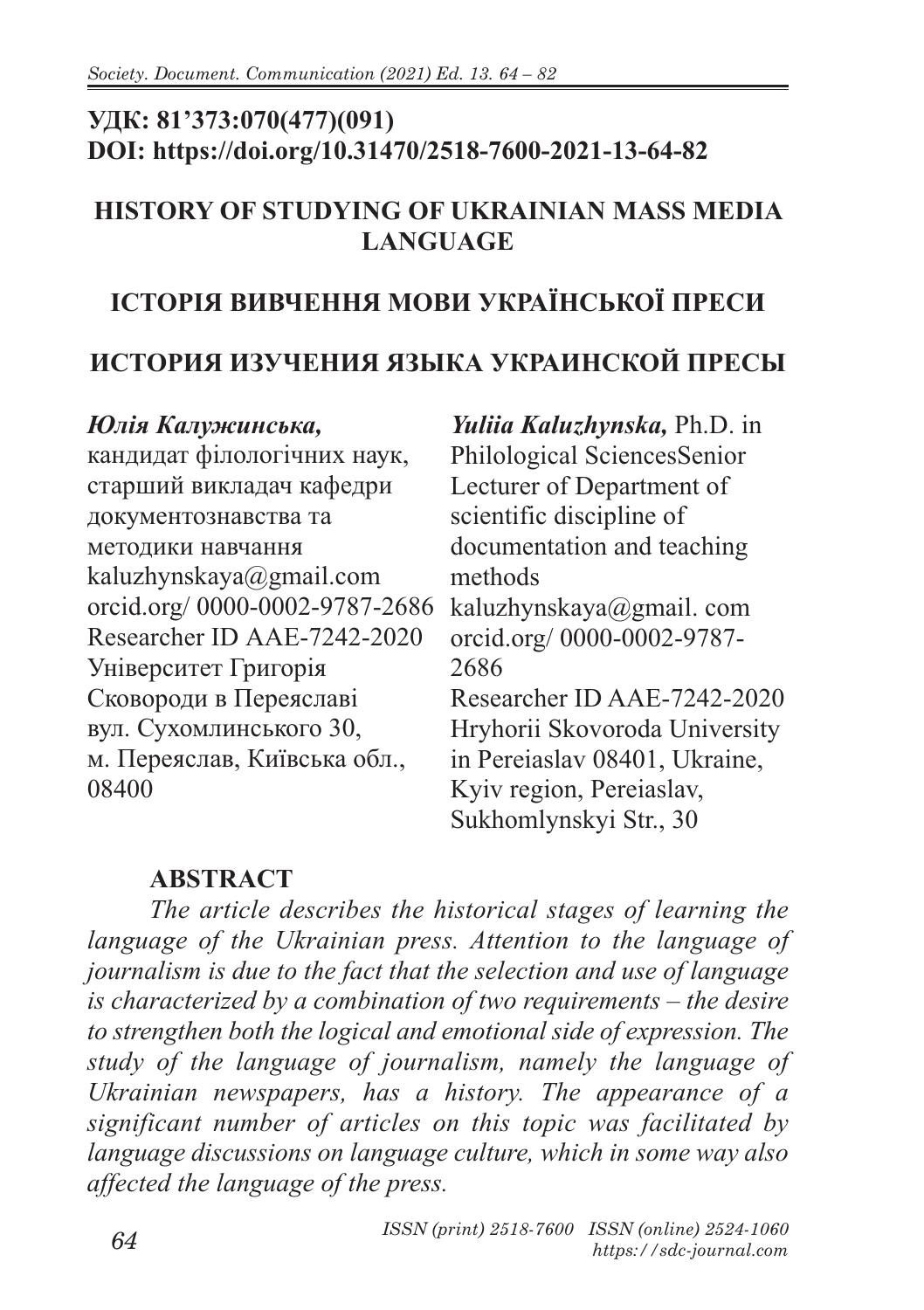*In the 20's of the 20th century the language of the press stood out as a separate variety. It is determined that the basis of its development was the vernacular. It was found that the «newspaper language» developed in close connection with the language practice of the intelligentsia and influenced the prestige of the national language.*

*The language of the media is dynamic in nature, so it responds most quickly to all changes in public consciousness and reflects the state of the latter, influencing its formation. In the language of the media it is easy to see the new trends in approaches to language learning that can be traced in modern linguistics.*

*The role of the media in modern society is difficult to overestimate. They have a powerful potential for the state of public opinion, as most of their ideas about the world people get from newspapers and magazines. Characteristic features of the mass media are their publicity, i.e. an unlimited number of consumers; indirect, divided in space and time interaction of communicators; unidirectional influence from the communicator to the recipient, the impossibility of changing their roles*

*The study of the language of the media in recent years has also become particularly relevant. This is due to at least two factors: the situation of the functioning of literary language at the turn of the century and the priority for modern linguistics tendency to consider language material from a communicative standpoint, given the representation of language knowledge in human consciousness and patterns of language communication*.

*Keywords: press language, language culture, language means, historical aspects, newspaper language*.

**Problem statement:** Globalization of mass information processes, emergence of audiovisual and electronic mass media has led to the fact that the center of literary language creation has moved to journalism, which today is an operational, dynamic, multi-accent carrier and producer of public opinion (Koval, 2011: 6).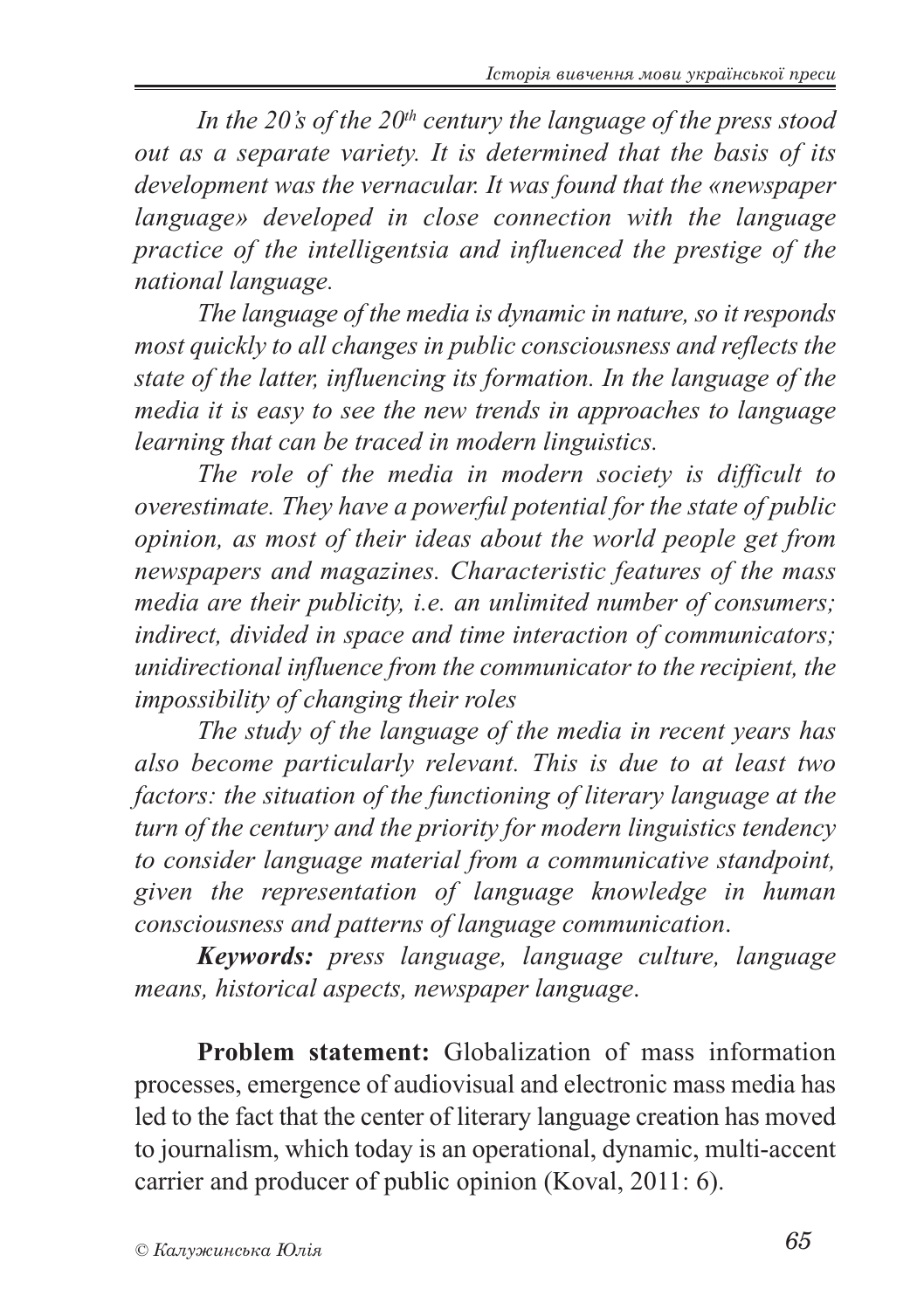At the present stage, the role of the media has greatly increased. This is due to their close connection with the surrounding reality and sensitivity to social, economic, cultural, scientific and educational changes in the country and the world, as well as the main purpose - to respond to current events, facts and phenomena of today (Myslyva-Bunko, 2014: 25).

Preserving what is characteristic of the historical epoch as a whole, the language of journalistic style «best reflects the social practice of the people, the level of spiritual culture of society, its vital forces, the ability to self-preservation and renewal» (Serbenska, 1988: 22). It is the language of journalism that is a consistent expression of modern tendencies in the general literary norm and the most operative, intelligible and effective channel for the formation of people opinion.

A. P. Koval explains the increased attention to the language of journalism as follows: «Among the most functional styles, journalistic style is distinguished by the fact that the selection and use of language is characterized by a combination of both requirements - the desire to strengthen both the logical and emotional side of expression» (Koval, 2011: 80).

**Analysis of recent publications**: The study of the language of journalism, namely the language of Ukrainian newspapers, has a history. Thus, the emergence of a significant number of articles was facilitated by language discussions on language culture, which in some way affected the language of the press, sometimes it depended on the interest in the language of periodicals of individual scholars or research groups. The beginning of the last century was characterized by discussions about the speeches of I. Nechui-Levytskyi «Modern journal language in Ukraine» (1907), «A crooked mirror of the Ukrainian language» (1912). The study of the Ukrainian «journal language», as well as «journal Ukrainian literature», began at the beginning of the last century with the works of I. Ya. Franko, B.D. Hrinchenko, I.S. Nechuy-Levytsky, L.S. Martovych and others. The language of the Ukrainian press (as, incidentally, the press itself), published since 1914, as well as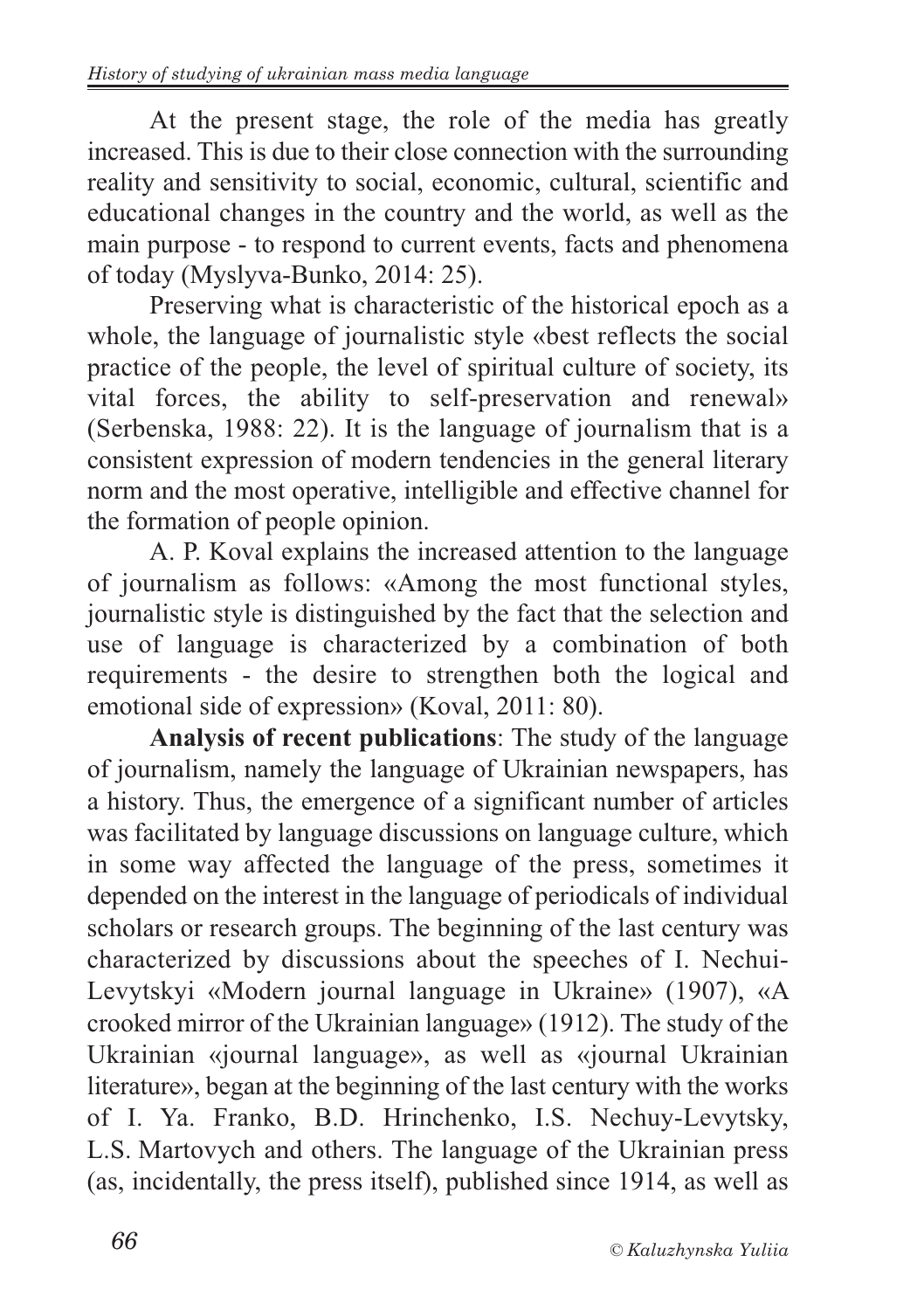between the two world wars in some parts of the Ukrainian lands, has not yet been the subject of a thorough study. There are only some remarks on this subject in the works of M.G. Sulyma, M.D. Hladkyi (Hladkyi, 1928: 273).

The language of Ukrainian periodicals in their works was considered by Andreichenko O. (Andreichenko, 2006), Barannyk D. (Barannyk, 1983), Gladky M. (Gladky, 1928), Koval T. (Koval, 2011), Navalna M. (Navalna, 2011).

**The aim of the study**. Carry out scientific processing of materials related to the study of the language of newspaper periodicals.

**Presenting main material**. The study of the language of newspapers and its audience in the 1920s was sociological and combined with linguistic observations, and the description of the language of the press was usually sociolinguistic. During this period, the language of the press was singled out as a separate variety, it was clearly defined that the basis of its development is the vernacular, a significant search for impulses for the development of the language of the press, establishing its role and place in the life of national languages. According to Yu. V. Shevelyov, the «newspaper language» develops in close connection with the language practice, first of all, of the intelligentsia, representing the «higher language», and significantly affects the prestige of the national language. The language of Ukrainian periodicals of the 50's is characterized by certain features, primarily due to the fact that the press is defined as part of the ideological structure, and language – as a means of its propaganda (Shevelyov, 2012).

The study of the language of the media in recent years has become particularly relevant. This is due to at least two factors: the situation of literary language at the turn of the century and the priority for modern linguistics tendency to consider language material from a communicative standpoint, given the representation of language knowledge in human consciousness and patterns of language communication (Zalipska, 2013).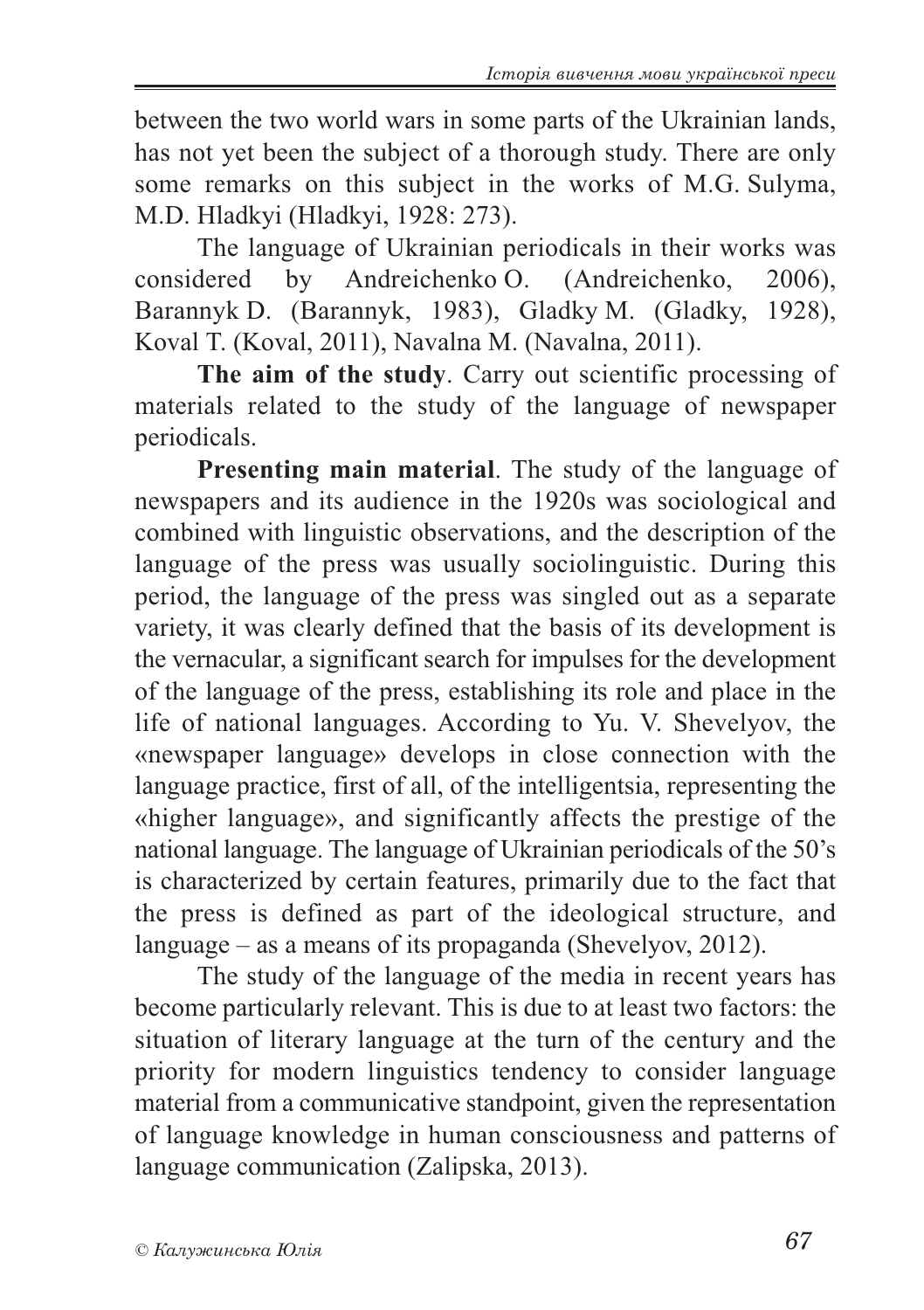The language of the media is dynamic in nature, so it responds most quickly to all changes in public consciousness and reflects the state of the latter, influencing its formation. It is in the language of the media that it is easy to see new trends in approaches to language learning that can be traced in modern linguistics. Among such a special place is occupied by functional aspects of language use, they played an important role in the study of language in the late 20th century. (Alexandrova, 2000: 152).

The role of the media in modern society is difficult to overestimate. They have a powerful potential for the state of public opinion, as most of their ideas about the world people get from newspapers and magazines. Characteristic features of the mass media are their publicity, ie an unlimited number of consumers; indirect, divided in space and time interaction of communicators; unidirectional influence from the communicator to the recipient, the impossibility of changing their roles. At the same time, the mass media are created not only for the transmission of information, but also «themselves are active participants in socio-political and economic processes in society - participants who create situations, shape moods and thoughts». They implement the social control of the masses. An integral feature of the media – is their ability to influence the audience, the implementation of ideological, political, economic or organizational influence on the assessments, opinions and behavior of people.

The language of the media is characterized by a certain style of presentation of information. With the active development of the media (press, television, radio communications) there was a question of stylistic certainty of the language of public communication. D.H. Barannyk recognizes the language of the media as a separate functional style and notes the importance of tracing the typological features of the language of each of the types of media «in the direction of all components of the language structure: morphological, syntactic, lexical and phraseological» (Barannyk, 1983).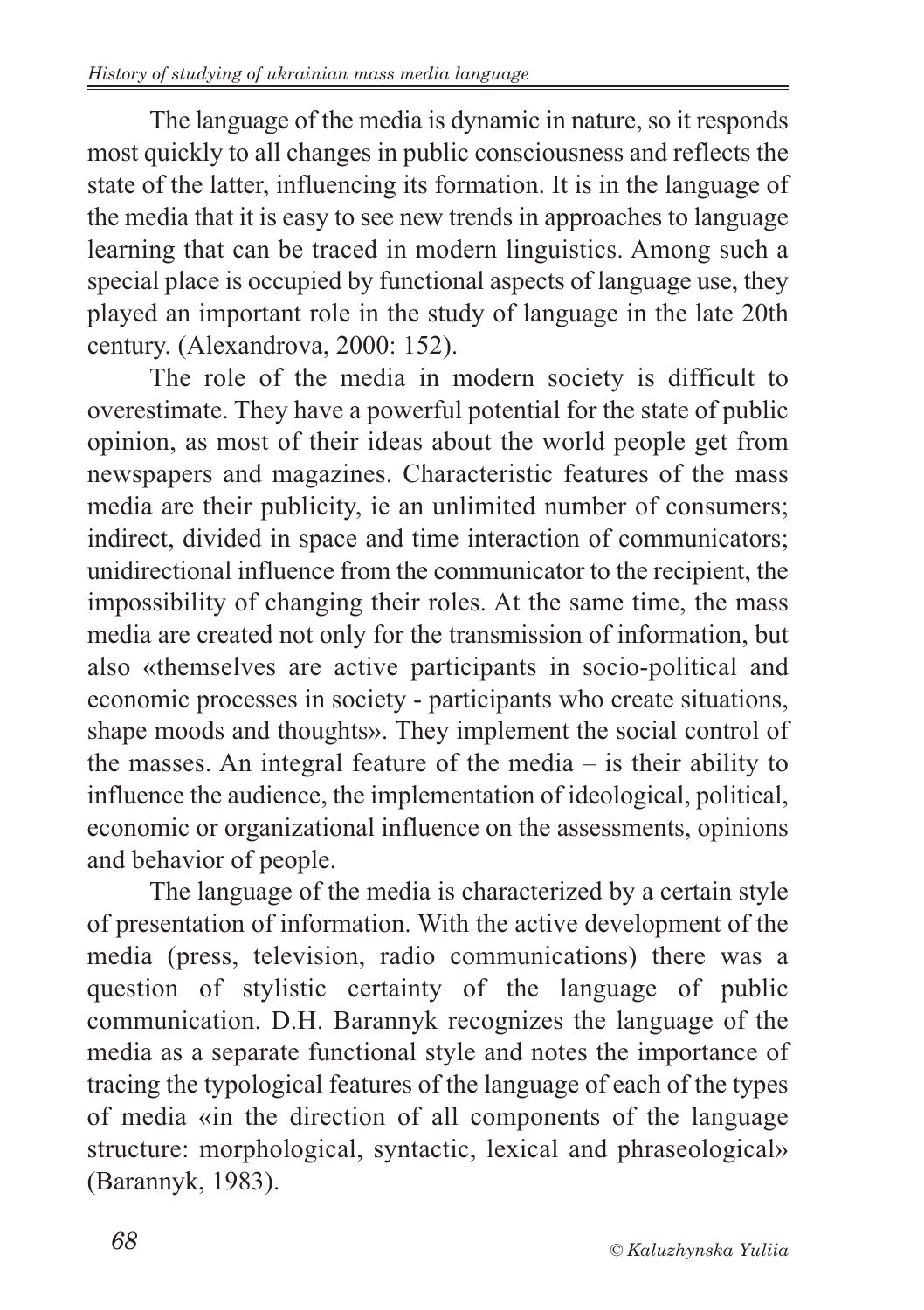Mass media is a phenomenon that is a generator of information, the material expression of which passes through language. That is why the media serve as a channel that can generate a new or deny the old system of language functioning, and thus dictate the boundaries of the culture of the Ukrainian word. The press was the first mass way to inform people. In the exploration «Nasha Gazetna Mova» M.M. Gladky described the state of the language of the central periodicals of 1927, the linguistic dynamics in comparison with 1925. The author records typical deviations in the language of newspapers, new words, states the patterns of language errors, their prevalence, disappearance, generation of new ones. Violations of the Ukrainian language are considered by the researcher at the syntactic and lexical levels. «A journalist must know the theory of his language well and master the mechanism of literary language, because otherwise his choice will be very limited, he will never get rid of the slavish attachment to the patterns of pathetic copying of other people's patterns, so-called language reflexes, and will never learn to write «simply», clearly and distinctly with the greatest savings of words and paper» (Gladky, 1928: 155).

According to M.V. Mamych, in addition to the concept of «language of mass communication», for the last 10-15 years another designation of the same object has spread – «language of mass media» (Mamych, 2016). Various researchers recognize that the latter - the object of media stylistics - the direction of functional stylistics in its communicative interpretation, which studies the patterns of functioning of the language of the media in connection with the content, purpose and situations of communication (Media Linguistics 2014); with the study of the peculiarities of the use of language tools that contribute to the effectiveness of media text, taking into account its diverse characteristics due to the hierarchy of extralingual factors. The most important approaches in media stylistics are  $-$  a) stylistic and typological, the subject of which is the laws of creation and functioning of media texts of different types and genres, due to the «updated» set of extralingual factors; b)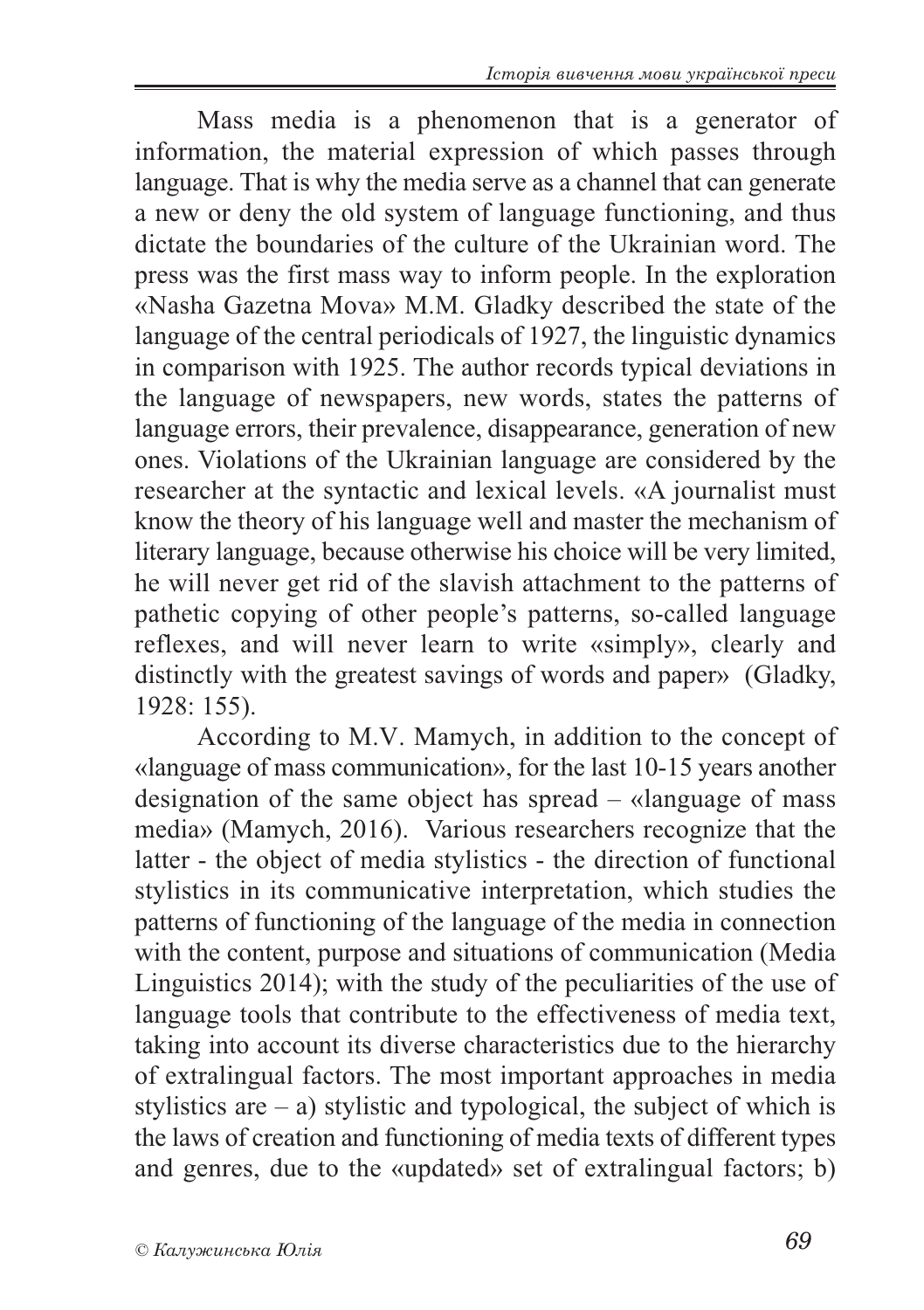functional and stylistic with its «conceptual and methodological universalism».

New, compared to linguistic-stylistic, is the emphasis on the fact that media stylistics expands the concept of journalistic style to the limits of mass communication = mass information. In 1999, O. A. Styshov called the language of the media the backbone of journalistic style (Styshov, 1999: 7). In the system of research of social communications in the first years of the 21st century it is noted the formation of the direction «language of social communications» = «media linguistics», preferring the second term (Kapeliushnyi, 2003: 264-265).

M.A. Zhovtobryukh covered the issue of the development of the language of the Ukrainian press in the monograph «The language of the Ukrainian press (until the mid-nineties of the 19th century)». The scientist defined the role of periodicals in the enrichment and standardization of the Ukrainian literary language its lexical structure, grammatical structure and spelling, in the creation of journalistic style (Zhovtobryukh, 1963). In the exploration «Language of the Ukrainian periodical press (late 19th early 20th centuries)» the author has already clarified the role of the periodical press in the history of the Ukrainian literary language, in the formation of its phonetic, orthographic, lexical, morphological, syntactic norms. in the formation and development of Ukrainian special terminology, in the stylistic enrichment of the language.

Since the 1960s, the study of the language of the Ukrainian press has developed in several directions. The first of them is normative and stylistic. Within this direction, the language of periodicals is studied in terms of how it meets the norms of literary language. In particular, O.A. Serbenska, analyzing the language of the press of the late twentieth century, makes an attempt at a systematic description and multifaceted analysis (linguistic, sociological, psychological) of the phenomena of journalistic speech as a certain aesthetic stereotype that depends on social factors (Serbenska, 2001). The researcher proved that the language of newspapers reflects trends in the development of general literary norms of the Ukrainian language.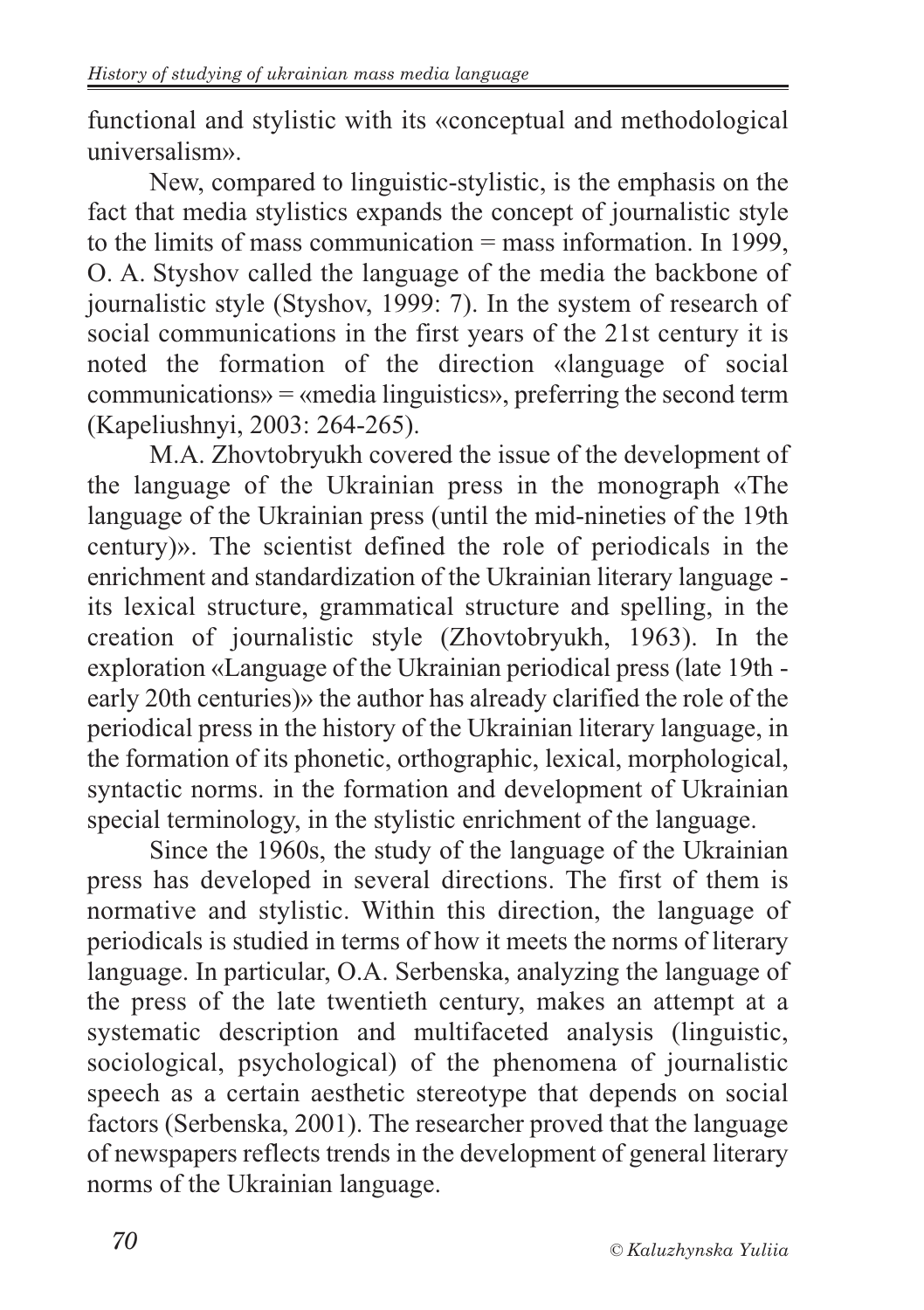The second direction in the study of the language of the press, which is quite actively developing in Ukraine since the 70s of the 20th century, is related to the interpretation of the language of the newspaper as a special object. This is a functional and stylistic trend, represented by the works of such scientists as M.M. Pylynsky (Pylynsky, 1990), G.M. Sagach (Sagach, 1993) and others. Functional and stylistic approach involves the study of patterns and trends in the formation of intra-style forms, elucidation of the linguistic nature of the genre form, the search for aesthetic criteria of newspaper language.

In the mid-70's and early 80's of the 20th century the discussion of the language of the press unfolded among the authors of the monograph «The Language of Modern Mass Political Information» (1979). In addition, the object of analysis, more detailed or selective, newspaper language has always been when researchers have studied some facts of the Ukrainian language, raised issues of speech culture, etc..

A separate direction in the study of the language of Ukrainian newspapers – the history of the formation of the language of the Ukrainian press - was initiated by M.A. Zhovtobryukh and Yu. V. Shevelyov (Shevelyov, 2012). Various aspects of the current stage of language development of Ukrainian periodicals (periodicals of the 80s-90s of the XX century) were covered in the works of N.O. Boychenko (Boychenko, 2001), T.A. Kots (Kots, 1997), O.A. Styshov (Styshov, 2001) and others. An important place in the development of the theory of information style, the definition of its main features belongs to D.H. Barannyk (Barannyk, 1983), who paid much attention to the study of journalism in general.

In contrast to the research of O.S. Cheremskaya (Cheremskaya, 2002) and T.A. Kots (Kots, 1997), O.A. Styshov's monograph «Ukrainian vocabulary of the late ХХ century (based on the language of the media)» aims to study active processes in the development of vocabulary, semantics and word formation of the Ukrainian language (Styshov, 1999). The scientist outlines the main non-linguistic and intralinguistic factors that contributed to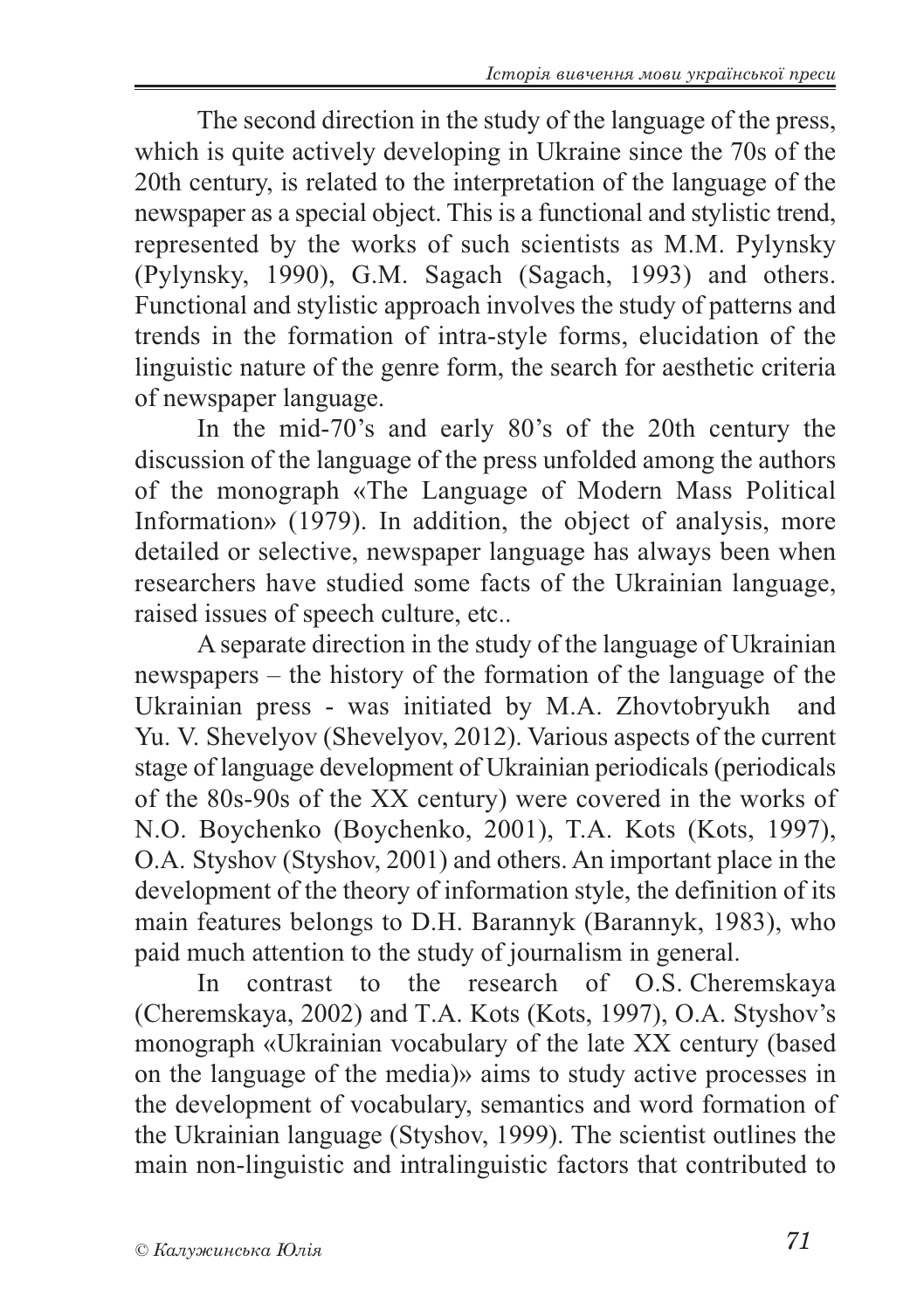the intensification of qualitative and quantitative changes in the vocabulary of the national language, explores the main mechanisms of lexical nomination, indicative of the analyzed period. The paper defines the traditional definition of neologisms, clarifies the stages of their assimilation in language, analyzes the structural-semantic and stylistic function of occasionalisms in the linguistic practice of modern mass media.

O.I. Andreichenko describes vocabulary and phraseology in the texts of political discussions of the late 20th – early 21st centuries. In her opinion, an indispensable component of the discussion is evaluative vocabulary and phraseology. The scholar notes that in modern political and polemical discourse there are certain metaphorical models that figuratively reproduce modern political life (Andreichenko, 2006).

T.G. Bondarenko (Bondarenok, 2003), as well as O.S. Cheremska (Cheremska, 2002), chose the language of local and regional newspapers, in particular those published in Cherkasy during 2000-2002, as material for the dissertation research. . The author has developed a typology of linguistic errors in printed publications, identifying and systematizing their features, as well as identified the foundations of linguistic theory, which explains the many anomorms recorded in journalistic materials, allows to adequately assess linguistic facts in terms of normative and nonnormative errors occur.

G.V. Shapovalova's research «Innovative processes in modern media text (functional-linguistic aspects)» is devoted to the language of the press (Shapovalova, 2003). The author researched innovative processes in the modern Ukrainian information text at the lexical level, in particular the tendency to update the vocabulary of mass media, the specifics of neologisms on the pages of printed publications and features of expressive speech as a tool of figurative thinking of journalists. According to G.V. Shapovalovа, the language of the media, in particular its lexical base, is extremely sensitive to changes and external influences subsystem of the modern Ukrainian language, which is constantly evolving (Shapovalova, 2003: 5).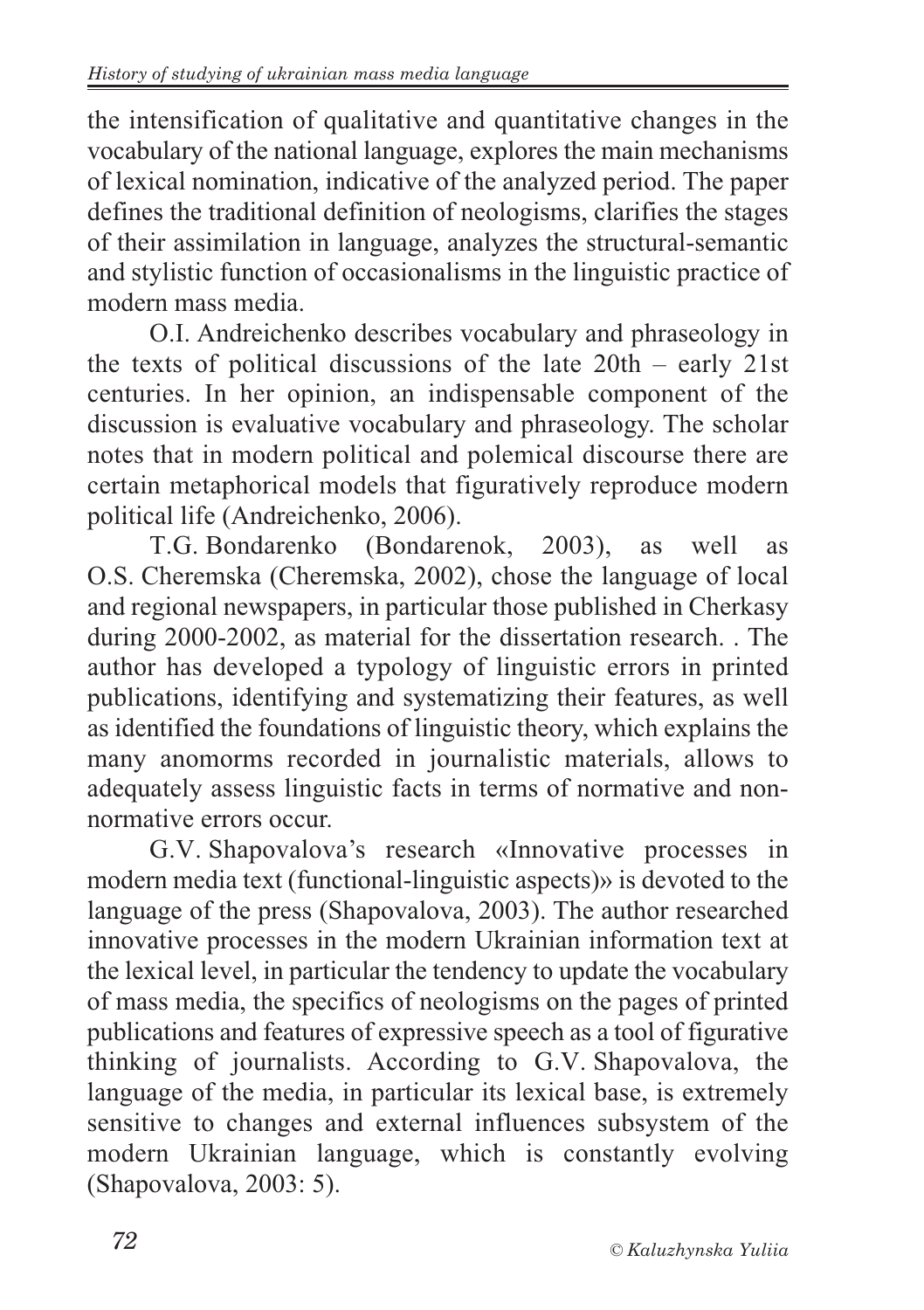Among the new research related to the media, in particular the press, we note the scientific studies of M.I. Navalna (Navalna, 2011). In the field of view of the researcher – lexical diffusion in the Ukrainian periodicals of the first decade of the XXI century. In the monograph the author analyzes the functional and stylistic use of emotionally colored lexical units and terminological vocabulary (economic, medical, sports, legal, etc.), functional and semantic manifestations of confessional vocabulary and stylistic potential of slang elements.

The media space of our country consists of many publications of various thematic areas, which try to occupy their niche in the system of informing the readership. In the conditions of fierce economic struggle, – as L.M. Gorodenko notes, – those editions which are able not only to find the information, but also to convey to readers the essence of a problem survive (Gorodenko, 2003).

**Conclusions**. Thus, the language of the press eventually emerged as an independent object of study, and today we can talk about media linguistics as a separate branch of stylistics, closely related to the philosophy of communication, sociology, the science of the basics of language culture.

Interest in the language of newspapers has been traced for a long time. The accents that scholars paid attention to changed, the approaches to the study of this concept changed, but one thing remained unchanged - the newspaper language has always influenced the culture of the language of the people and their consciousness.

#### **REFERENCES**

1. Aleksandrova, O. (2000). Kohnytyvnaia funktsyia iazyka v svete funktsyonalnoho podkhoda k eho izucheniiu [Cognitive function of language in the light of the functional approach to its study]. *Kognitivnye aspekty iazykovoi kategorizacii*: Sbornik nauchnykh trudov [Cognitive aspects of language categorization: a collection of scientific articles]. Riazan, 151–153 [in Russian].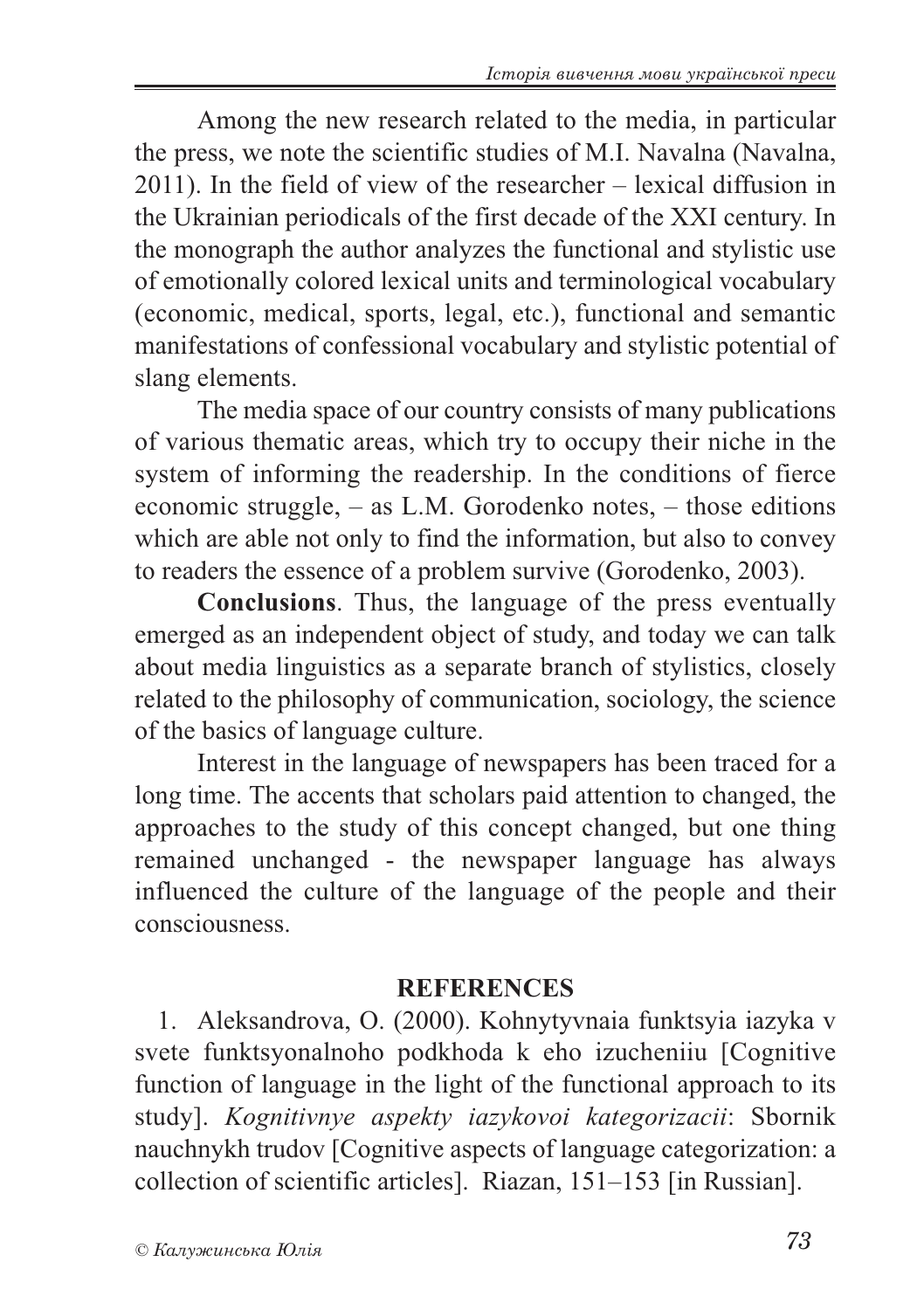2. Andreichenko, O. (2006). Leksyko-frazeolohichna osnova tekstiv politychnykh dyskusii (na materiali ukrainskoi presy kintsia XX – pochatku XXI stolittia) [Lexical and phraseological basis of texts of political discussions (on the material of the Ukrainian press of the end of the XX - the beginning of the XXI century)]. *Candidate's thesis*. Kyiiv [in Ukrainian].

3. Barannyk, D. (1983). Aktualni problemy doslidzhennia movy masovoi informatsii [Current problems of mass language research]. *Movoznavstvo* – *Linguistics*, 6, 13-17 [in Ukrainian].

4. Boychenko, N. (2001). Stiiki diieslivni spoluky u publitsystychnomu teksti: typolohichni oznaky ta ekspresyvnyi potentsial [Stable verb compounds in a journalistic text: typological features and expressive potential]. *Candidate's thesis*. Kyiiv [in Ukrainian].

5. Bondarenko, T. (2003). Typolohiia movnykh pomylok ta yikh usunennia pid chas redahuvannia zhurnalistskykh materialiv [Typology of language errors and their elimination when editing journalistic materials]. *Extended abstract of candidate's thesis*. Kyiiv [in Ukrainina].

6. Gladkyi, M. (1928). *Nasha hazetna mova: Problema hazetnoi movy. Leksyka. Syntaksa. Frazeolohiia. Sut populiarnoho vykladu. Stylistyka yak pratsia hazetaria-zhurnalista [Our newspaper language: The problem of newspaper language. Vocabulary. Syntax. Phraseology. The essence of the popular presentation. Stylistics as the work of a journalist]*. Kyiiv [in Ukrainian].

7. Gorodenko, L. (2003). Zasoby masovoi informatsii u konteksti hromadskoi dumky: formuvannia, funktsionuvannia, zhanrovi pryiomy [Mass media in the context of public opinion: formation, functioning, genre techniques]. *Candidate's thesis*. Kyiiv [in Ukrainian].

8. Duskaieva, L. Mediastylystyka: typolohycheskyi podkhod [Mediastilistics: a typological approach]. (n.d.) Retrieved from: https:// www.google.com.ua/ search?ie=UTF-8&hl=ru&q= Дускаева%20 медиастилистика $\&$ gws rd=ssl#hl=ru $\&$ q=%D0% [in Russian].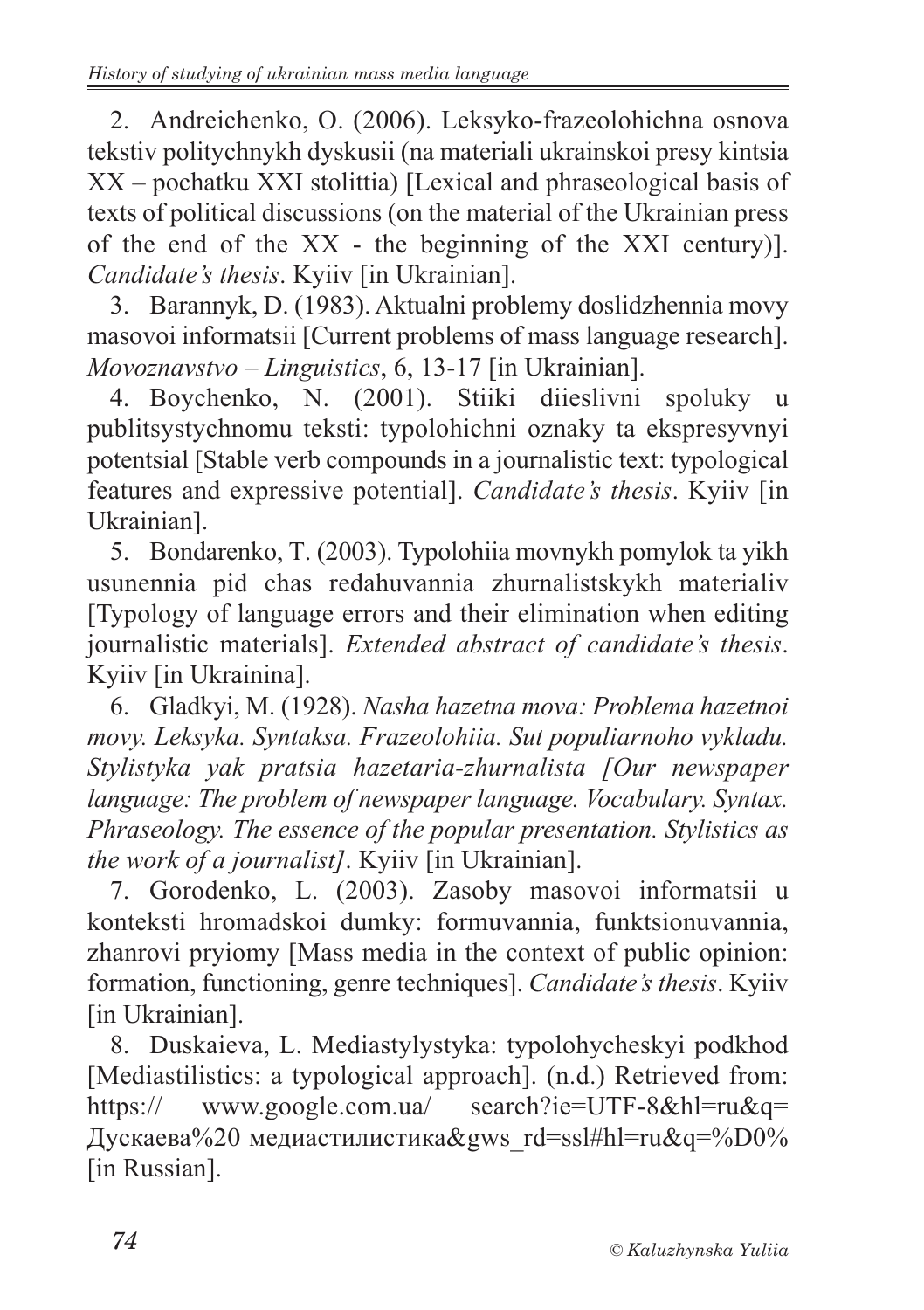9. Zhovtobriukh, M. (1970). *Mova ukrainskoi periodychnoi presy (kinets XIX – poch. XX st.) [The language of the Ukrainian periodical press (end of the XIX - beginning of the XX century)]*. Kyiiv: Nauk.dumka [in Ukrainian].

10. Zhovtobriukh, M. (1963). *Mova ukrainskoi presy (do seredyny devianostykh rokiv XIX st.) [The language of the Ukrainian press (until the mid-nineties of the XIX century)]*. Kyiiv: Vydavnyctvo AN URSR [in Ukrainian].

11. Zalipska, I. (2013). Komunikatyvni oznaky ukrainskoi movy u priamomu radio- i teleefiri [Communicative features of the Ukrainian language in live radio and television]. *Candidate's thesis*. Termopil [in Ukrainian].

12. Kapeliushnyi, A. (2003). *Stylistyka. Redahuvannia zhurnalistskykh tekstiv: praktychni zaniattia [Stylistics. Editing journalistic texts: practical classes]*. Lviv: IAIS [in Ukrainian].

13. Koval, T. (2011). Ekspresyvna funktsiia neolohizmiv u movi suchasnoho hazetnoho dyskursu [Expressive function of neologisms in the language of modern newspaper discourse], *Naukovi zapysky. Seriia: Filologichni nauky (movoznavstvo) - Proceedings. Series: Philological Sciences (Linguistics)*, 100, 78-81 [in Ukrainian].

14. Koval, T. (2011). Zasoby ekspresyvizatsii ukrainskoho hazetnoho dyskursu pochatku XXI st [Means of expressionization of the Ukrainian newspaper discourse of the beginning of the XXI century]. *Extended abstract of candidate's thesis*. Herson [in Ukrainina].

15. Koz, T. (1997). Funktsionalnyi aspekt leksychnoi normy v zasobakh masovoi informatsii (na materiali hazet 90-kh rokiv XX stolittia) [Funktsionalnyi aspekt leksychnoi normy v zasobakh masovoi informatsii (na materiali hazet 90-kh rokiv KhKh stolittia)]. *Extended abstract of candidate's thesis*. Kyiiv [in Ukrainina].

16. Koz, T. (1997). Funktsionuvannia leksychnykh variantiv u zasobakh masovoi informatsii (na materiali hazet 90-kh rokiv) [Functioning of lexical variants in mass media (on the material of newspapers of the 90s)]. *Movoznavstvo – Linguistics*, 6, 56-63 [in Ukrainian].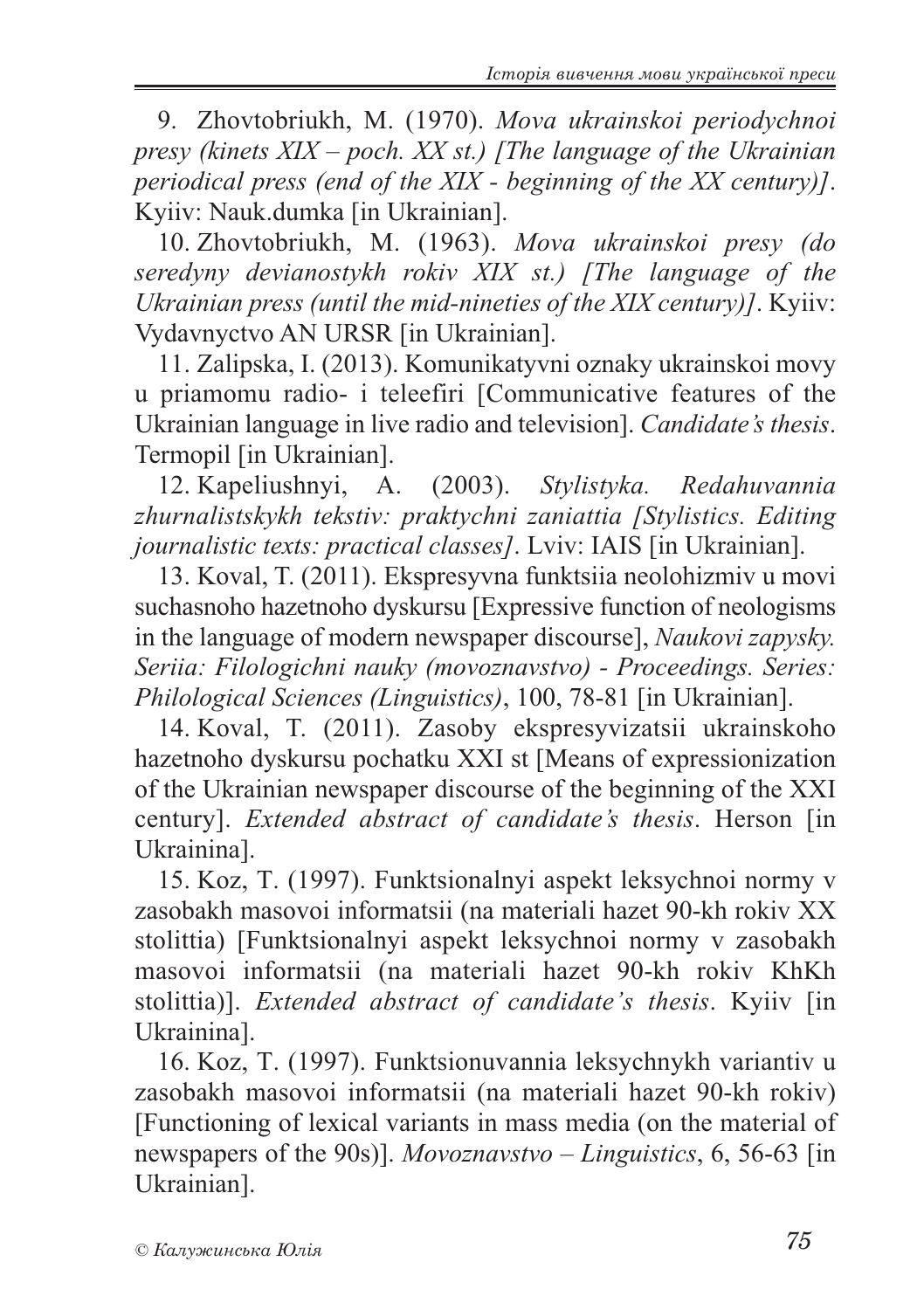17. Mamych, M. (2016). Linhvokultorolihchnyi kontent zhurnalu «Zhinka» (seredyna KhKh – pochatok KhKhI stolittia) [Linguocultural content of the magazine «Woman» (mid XX - early XXI century)]. *Doctor's thesis* [in Ukrainian].

*18. Medialingvistyka: slovnyk terminiv ta poniat [Medialinguistics: the dictionaty of terms and meanings]*. (2014). Kyiiv: VPC "Kyiivskyi universytet" [in Ukrainian].

19. Myslyva-Bunko, I. (2014). Skladni slova v movi suchasnoi ukrainskoi presy: struktura ta stylistychni funktsii [Complex words in the language of the modern Ukrainian press: structure and stylistic functions]. *Candidate's thesis*. Lutsk [in Ukrainian].

20. Navalna, M. (2011). *Dynamika leksykonu ukrainskoi periodyky pochatku XXI st.: monografiya [Dynamics of the lexicon of Ukrainian periodicals of the beginning of the XXI century: monograph]*. Kyiiv: Vydavnychyi dim Dmytra Burago, 328 [in Ukrainina].

21. Pylynskyi, M. (1990). *Vzaiemodiia khudozhnoho i publitsystychnoho styliv ukrainskoi movy [Interaction of artistic and journalistic styles of the Ukrainian language]*. Kyiiv: Naukova dumka [in Ukrainian].

22. Sagach, G. (1993). *Zolotosliv: navchalnyi posibnyk dlia serednii i vyshchykh navchalnykh zakladiv [Zolotosliv: a textbook for secondary and higher education]*. Kyiiv: Raiduga [in Ukrainian].

23. Serbenska, O. (1988). Mova hazety v aspekti sotsialnokulturnoho rozvytku suspilstva [The language of the newspaper in terms of socio-cultural development of society]. *Movoznavstvo – Linguistic*, 4, 21-26 [in Ukrainian].

24. Serbenska, O. (2001). Innovatsii u movi suchasnykh ukrainskykh mas-media [Innovations in the language of modern Ukrainian mass media]. *125 rokiv naukovogo tovarystva imeni Shevchenka – 125 years of Shevchenko Scientific Society*: a collection of scientific works and materials dedicated to the anniversary of the society, (pp. 158-177) [in Ukrainian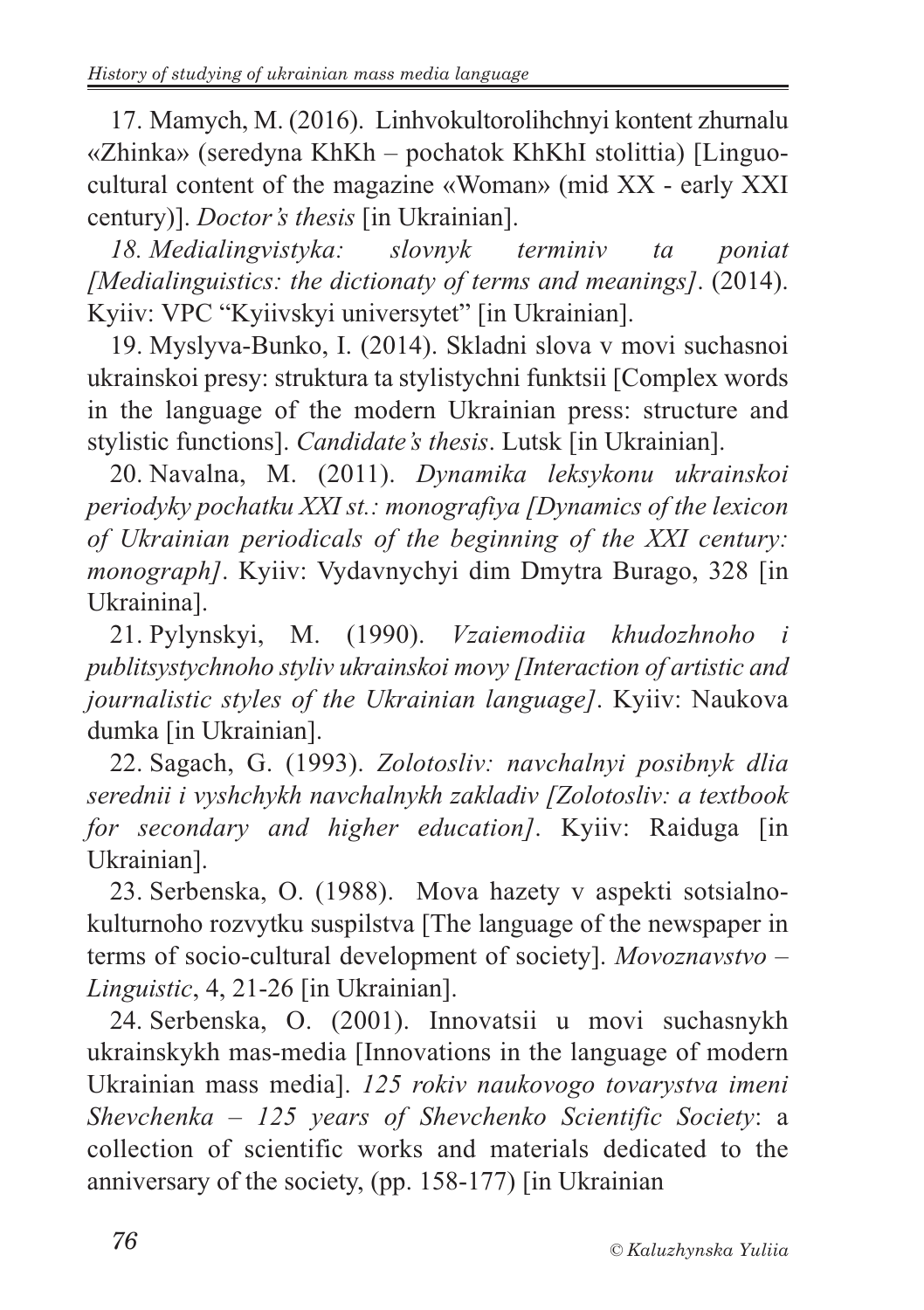25. Styshov, O. (2001). Okazionalizmy u movi suchasnykh masmedia [Occasionalisms in the language of modern mass media]. *Kultura slova – Culture of the word*, 59, 72-76 [in Ukrainian].

26. Styshov, O. (1999). Osoblyvosti rozvytku leksychnoho skladu ukrainskoi movy kintsia XX st [Features of the development of the lexical structure of the Ukrainian language of the late XX century]. Movoznavstvo – Linguistics, 1, 7-21 [in Ukrainian].

27. Cheremska, O. (2002). Leksychna ta hramatychna interferentsiia v suchasnii ukrainskii literaturnii movi yak naslidok ukrainsko-rosiiskoho bilinhvizmu (na materiali presy Kharkivshchyny 50–80-kh rokiv XX st.) [Lexical and grammatical interference in the modern Ukrainian literary language as a consequence of Ukrainian-Russian bilingualism (on the material of the Kharkiv region press of the 50-80s of the XX century)]. *Extended abstract of candidate's thesis*. Kharkiv [in Ukrainina].

28. Shapovalova, G. (2003). Innovatsiini protsesy v suchasnomu mediateksti (funktsionalno-linhvistychni aspekty) [Innovative processes in modern media text (functional-linguistic aspects)]. *Extended abstract of candidate's thesis*. Kyiiv [in Ukrainina].

29. Sheveliov, Yu. (2012). *Narys suchasnoi ukrainskoi literaturnoi movy ta inshi linhvistychni studii [Essay on modern Ukrainian literary language and other linguistic studies]*. Kyiiv: Tempora [in Ukrainian].

#### **ДЖЕРЕЛА ТА ЛІТЕРАТУРА**

1. Александрова О. Когнитивная функция языка в свете функционального подхода к его изучению. *Когнитивные аспекты языковой категоризации*: Сборник научных трудов. Рязань, 2000. С. 151–153.

2. Андрейченко О. Лексико-фразеологічна основа текстів політичних дискусій (на матеріалі української преси кінця ХХ – початку ХХІ століття): дис…. канд. філол. наук : 10.02.01. Київ, 2006. 285 с.

3. Баранник Д. Актуальні проблеми дослідження мови масової інформації. *Мовознавство*. Київ, 1983. Вип 6. С. 13–17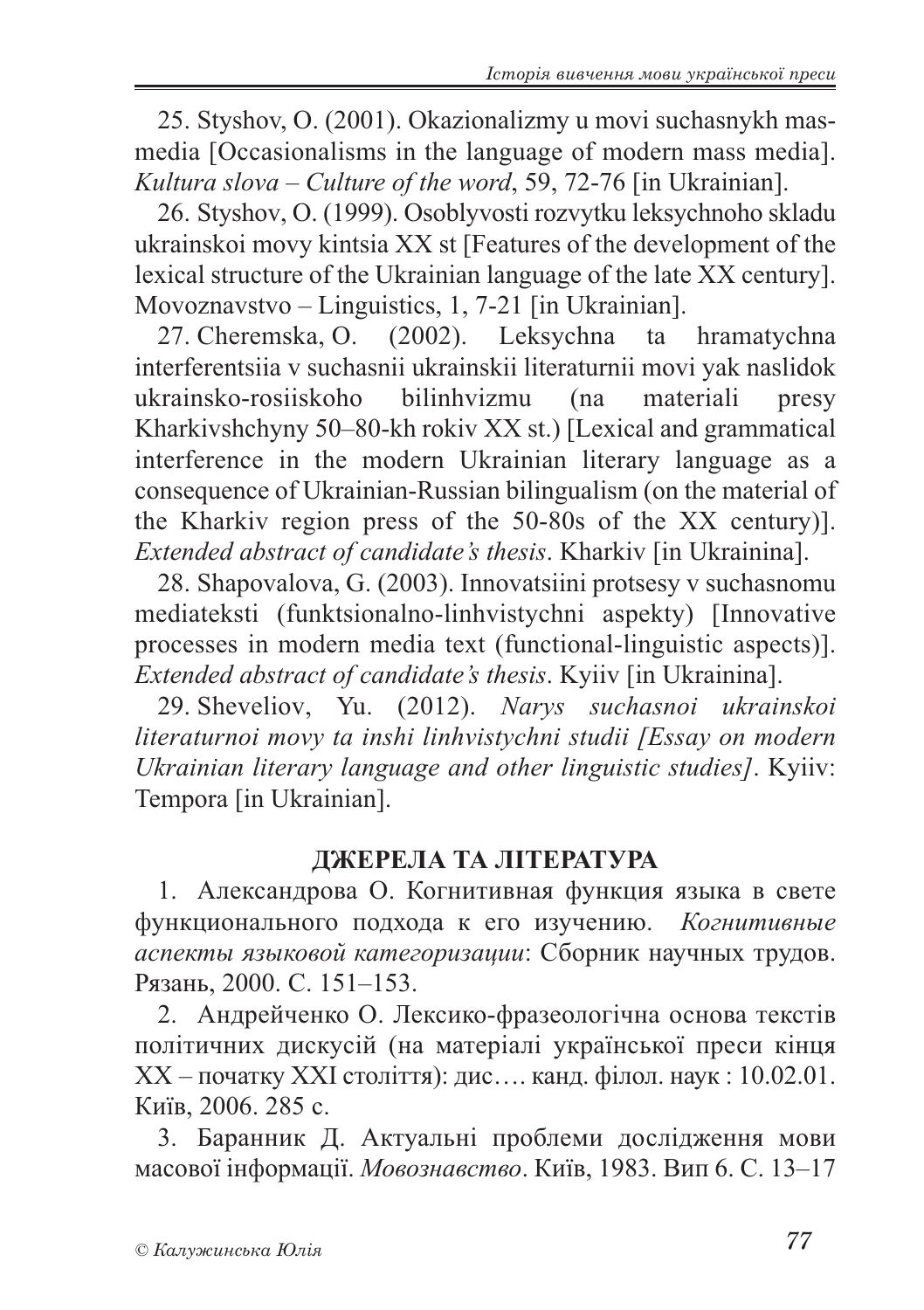4. Бойченко Н. Стійкі дієслівні сполуки у публіцистичному тексті: типологічні ознаки та експресивний потенціал : дис…… канд. філол. наук :т10.02.01. Київ, 2001. 192 с.

5. Бондаренко Т. Типологія мовних помилок та їх усунення під час редагування журналістських матеріалів : автореф. дис…… канд. філол. наук : 10.01.08. Київ, 2003. 20 с.

6. Гладкий М. Наша газетна мова: Проблема гезетної мови. Лексика. Синтакса. Фразеологія. Суть популярного викладу. Стилістика як праця газетаря-журналіста. Київ, 1928. 175 с

7. Городенко Л. Засоби масової інформації у контексті громадської думки: формування, функціонування, жанрові прийоми : автореф. дис…… канд. філол. наук : 10.01.08. Київ, 2003. 19 с

8. Дускаева Л. Медиастилистика: типологический подход URL : https://www.google.com.ua/search?ie=UTF-8&hl=ru&q= Дускаева%20 медиастилистика&gws\_rd=ssl#hl=ru&q=%D0%

9. Жовтобрюх М. Мова української періодичної преси (кінець ХІХ – поч. ХХ ст.). Київ : Наук. думка, 1970. 304 с.

10. Жовтобрюх М. Мова української преси (до середини дев'яностих років ХІХ ст.). Київ : Вид-во АН УРСР, 1963. 415 с.

11. Заліпська І. Комунікативні ознаки української мови у прямому радіо- і телеефірі : дис……. канд. філол. наук : 10.02.01. Тернопіль, 2013. 351 с

12. Капелюшний А. Стилістика. Редагування журналістських текстів : практичні заняття : навч. посіб. з курсів: «Практична стилістика української мови», «Стилістика тексту», «Редагування в засобах масової інформації». Львів : ІАІС, 2003. 544 с

13. Коваль Т. Експресивна функція неологізмів у мові сучасного газетного дискурсу. *Наукові записки. Серія : Філологічні науки (мовознавство)* : зб. наук. праць. Кіровоград : РВВ КДПУ ім. В. Винниченка, 2011. Вип. 100. С. 78–81

14. Коваль Т. Засоби експресивізації українського газетного дискурсу початку ХХІ ст. : автореф. дис…… канд. філол. наук : спец. 10.02.01. Херсон, 2011. 20 с.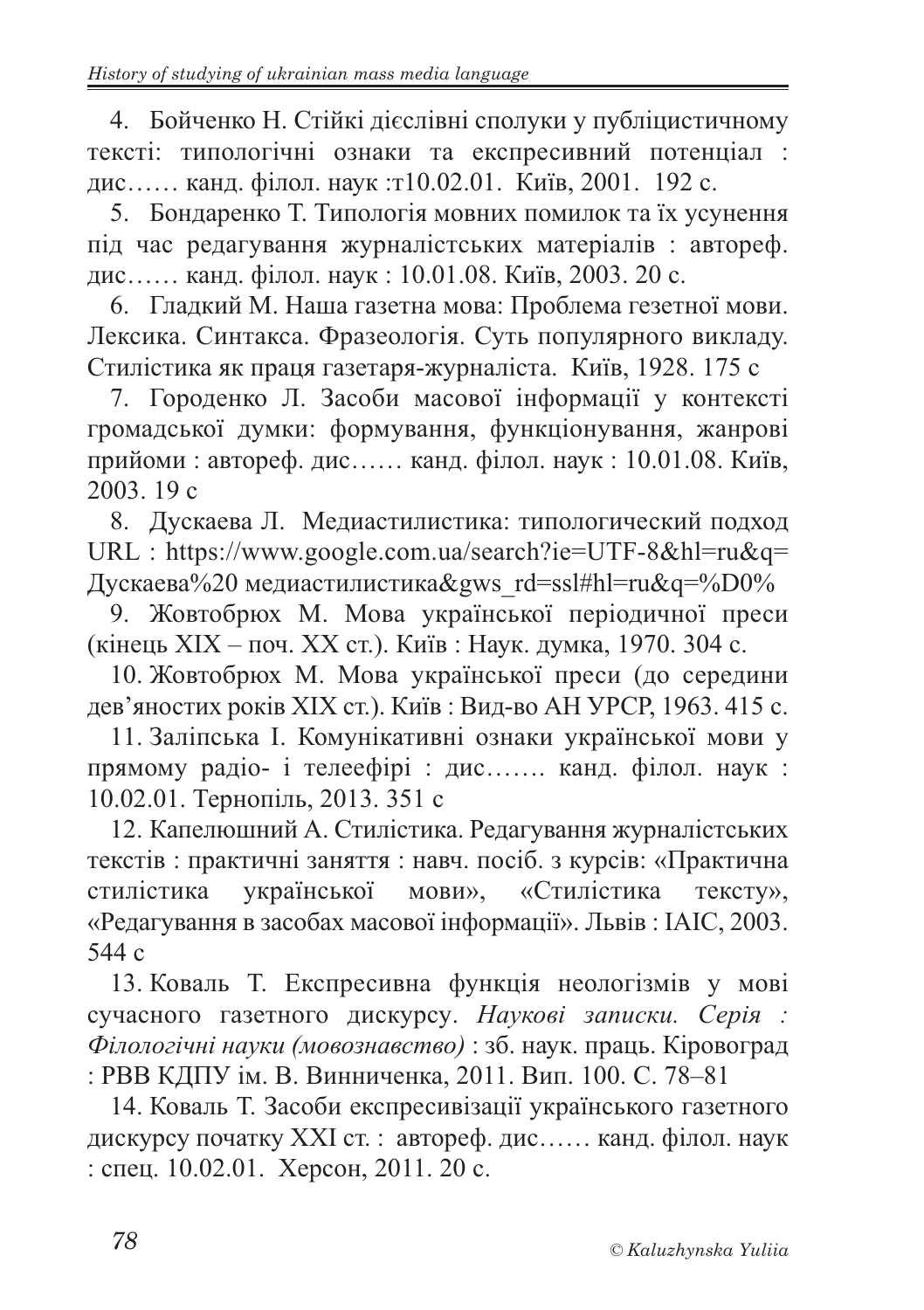15. Коць Т. Функціональний аспект лексичної норми в засобах масової інформації (на матеріалі газет 90-х років ХХ століття) : автореф. дис……..канд. філолог. наук : 10.02.01. Київ, 1997. 16 с.

16. Коць Т. Функціонування лексичних варіантів у засобах масової інформації (на матеріалі газет 90-х років). *Мовознавство*. 1997. Вип. 6. С. 56–63.

17. Мамич М. Лінгвокульторолігчний контент журналу «Жінка» (середина ХХ – початок ХХІ століття) : дис……. докт. філол. наук : 10.02.01. Київ, 2016. 399 с

18. Медіалінгвістика : словник термінів і понять / Л. І. Шевченко, Д. В. Дергач, Д. Ю. Сизонов / за ред. Л. І. Шевченко. Київ: ВПЦ «Київський університет", 2014. 380 с.

19. Мислива-Бунько І. Складні слова в мові сучасної української преси: структура та стилістичні функції : дис…… канд. філол. наук : 10.02.01. Луцьк, 2014. 276 с.

20. Навальна М. Динаміка лексикону української періодики початку ХХІ ст. Монографія. Київ : Видавничий дім Дмитра Бураго, 2011. 328 с.

21. Пилинський М. Взаємодія художнього і публіцистичного стилів української мови. Київ : «Наукова думка», 1990. 216 с.

22. Сагач Г. Золотослів : навчальний посібник для середній і вищих навчальних закладів. Київ : Райдуга, 1993. 378 с.

23. Сербенська О. Мова газети в аспекті соціальнокультурного розвитку суспільства. *Мовознавство*. 1988. Вип 4. С. 21–26.

24. Сербенська О. Інновації у мові сучасних українських масмедіа. *125 років Наукового товариства імені Шевченка* : зб. наук. пр. і матеріалів, присвячений ювілею товариства. Львів, 2001. С. 158–177.

25. Стишов О. Оказіоналізми у мові сучасних мас-медіа. *Культура слова*. Київ, 2001. Вип. 59. С. 72–76.

26. Стишов О. Особливості розвитку лексичного складу української мови кінця ХХ ст. *Мовознавство*. 1999. Вип. 1. С. 7–21.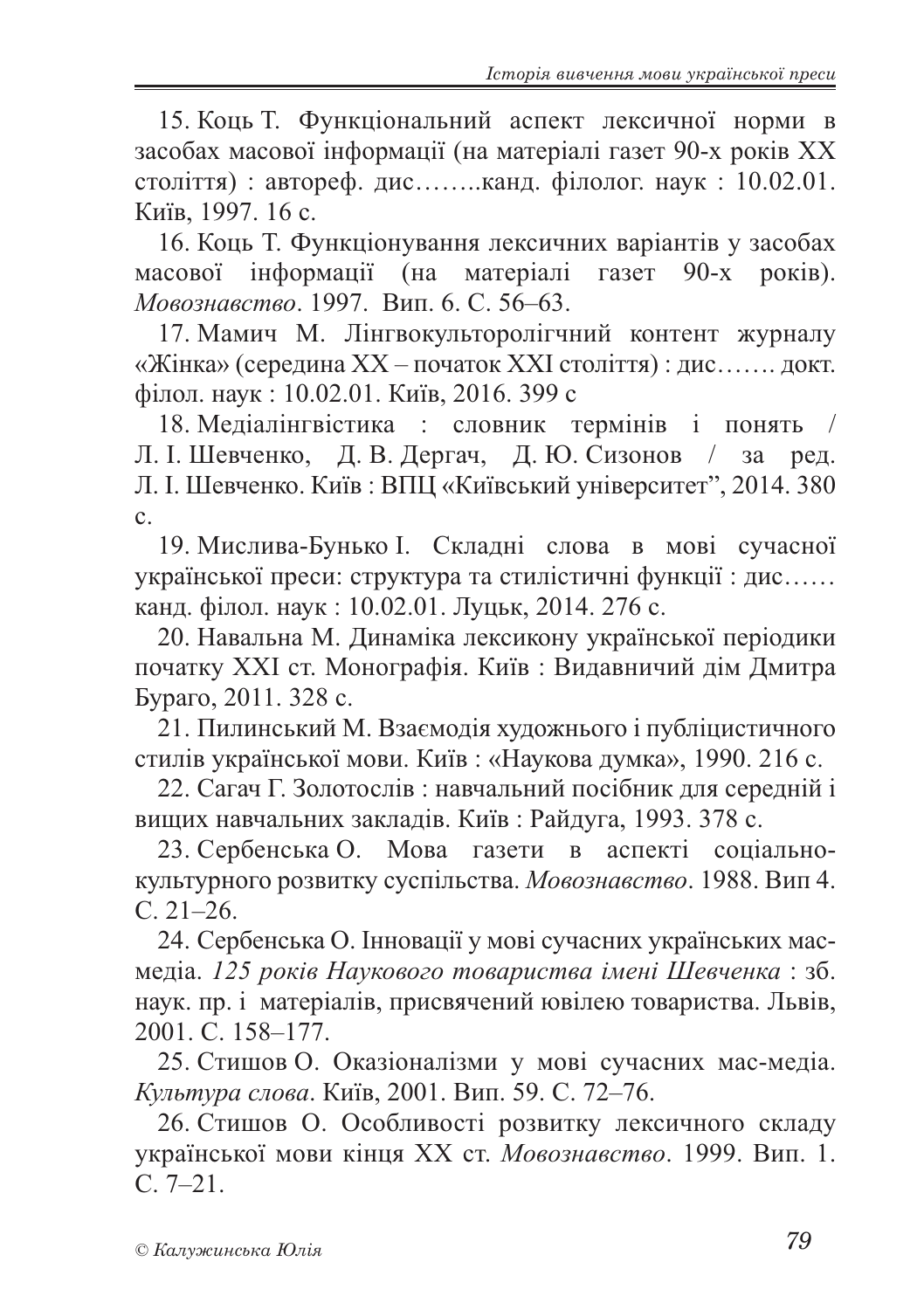27. Черемська О. Лексична та граматична інтерференція в сучасній українській літературній мові як наслідок українськоросійського білінгвізму (на матеріалі преси Харківщини 50–80-х років ХХ ст.) : автореф. дис….. канд. філол. наук : 10.02.01. Харків, 2002. 16 с.

28. Шаповалова Г. В. Інноваційні процеси в сучасному медіатексті (функціонально-лінгвістичні аспекти) : автореф. дис…… канд. філол. наук : 10.01.08. Київ, 2003. 20 с.

29. Шевельов Ю. Нарис сучасної української літературної мови та інші лінгвістичні студії. Київ : Темпора, 2012. 446 с.

# **АНОТАЦІЯ**

*Стаття описує історичні етапи вивчення мови української преси. Увага до мови публіцистики зумовлена тим, що добір і використання мовних засобів характеризується поєднанням в ній двох вимог – прагненням до посилення як логічного, так і емоційного боку висловлювання. Дослідження мови публіцистики, а саме мови українських газет, має свою історію. Появі значної кількості статей у цій тематиці сприяли мовні дискусії з питань культури мови, які певним чином торкалися й мови преси.*

*У 20-х роках ХІХ ст. мова преси виокремилась як окремий різновид. Визначено, що основою її розвитку була народна мова. Виявлено, що «газетна мова» розвивалась в тісному зв'язку з мовною практикою тогочасної інтелігенції та впливала на престиж національної мови.*

*Мова засобів масової інформації є динамічною за своєю суттю, тому вона найшвидше реагує на всі зміни в суспільній свідомості та відображає стан останньої, впливаючи на її формування. Саме в мові мас-медіа легко побачити нові тенденції в підходах до вивчення мови, які простежуються в сучасній лінгвістиці.*

*Роль засобів масової інформації в сучасному суспільстві важко переоцінити. Вони мають потужний впливовий потенціал на стан суспільної думки, оскільки більшість своїх*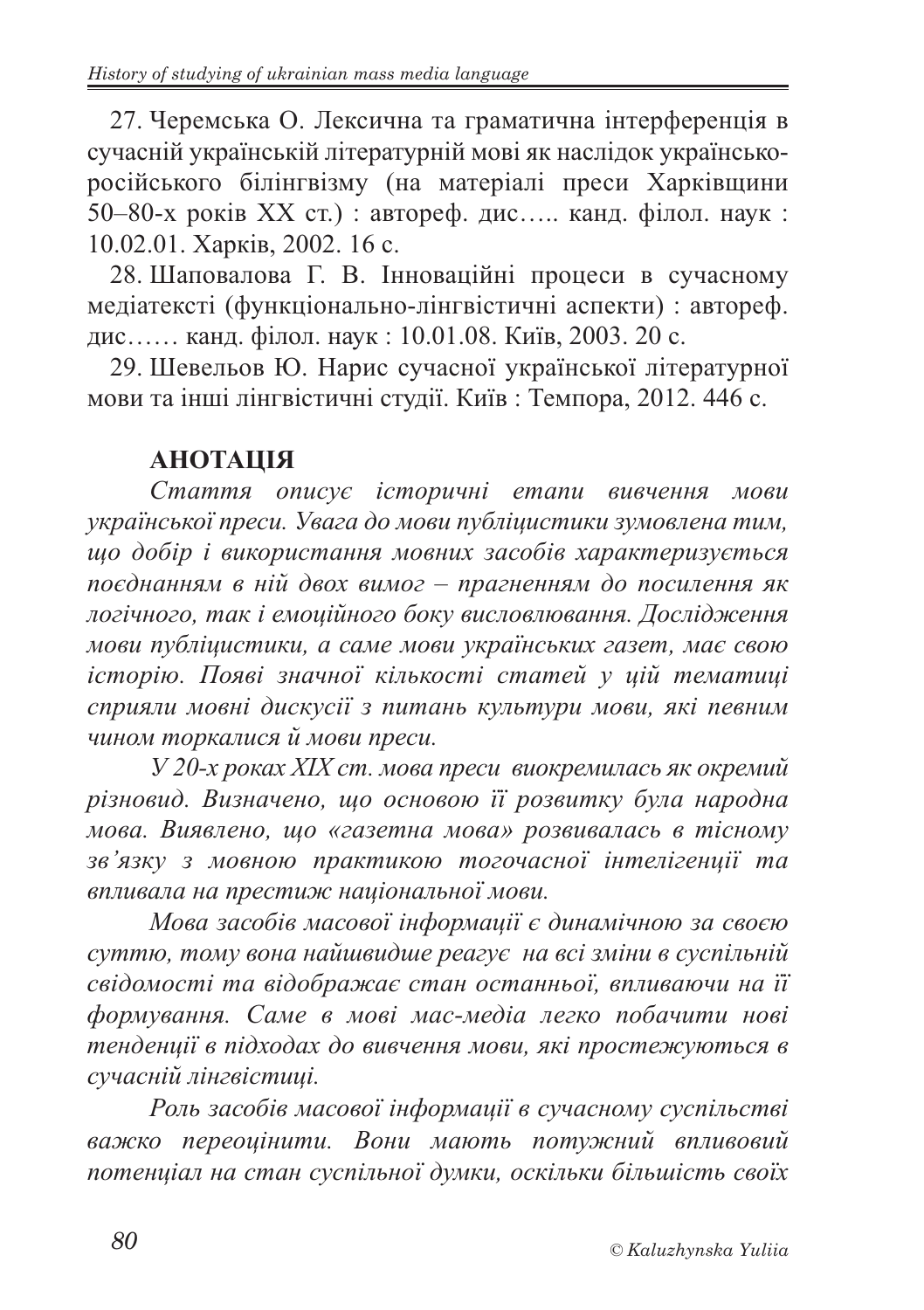*уявлень про світ людина отримує з газет і журналів. Характерні риси мас-медіа – їх публічність, тобто необмежене коло споживачів; непряма, розділена у просторі і часі взаємодія комунікантів; односпрямованість впливу від комунікатора до реципієнта, неможливість зміни їх ролей.*

*Вивчення мови засобів масової інформаці в останні роки набуло також особливої актуальності. Це зумовлено принаймні двома факторами: ситуацією функціонування літературної мови на рубежі століть і пріоритетною для сучасної лінгвістики тенденцією розглядати мовний матеріал з комунікативних позицій, з огляду на репрезентацію знання мови у свідомості людини і закономірності мовного спілкування.*

*Ключові слова: мова преси, культура мови, мовні засоби, історичні аспекти, газетна мова.*

## **АННОТАЦИЯ**

*Статья описывает исторические этапы изучения языка украинской пресcы. Внимание к языку публицистики обусловлено тем, что отбор и использование языковых средств характеризуется сочетанием в нем двух требований – стремлением к усилению как логической, так и эмоциональной стороны выражения. Исследование языка публицистики, а именно языка украинских газет имеет свою историю. Появлению значительного количества статей в этой тематике способствовали языковые дискуссии по культуре языка, которые определенным образом затрагивали и язык прессы.*

*В 20-х годах XIX ст. язык прессы выделился как отдельная разновидность. Определено, что основой ее развития был народный язык. Выявлено, что "газетная речь" развивалась в тесной связи с языковой практикой интеллигенции того времени и влияла на престиж национального языка.*